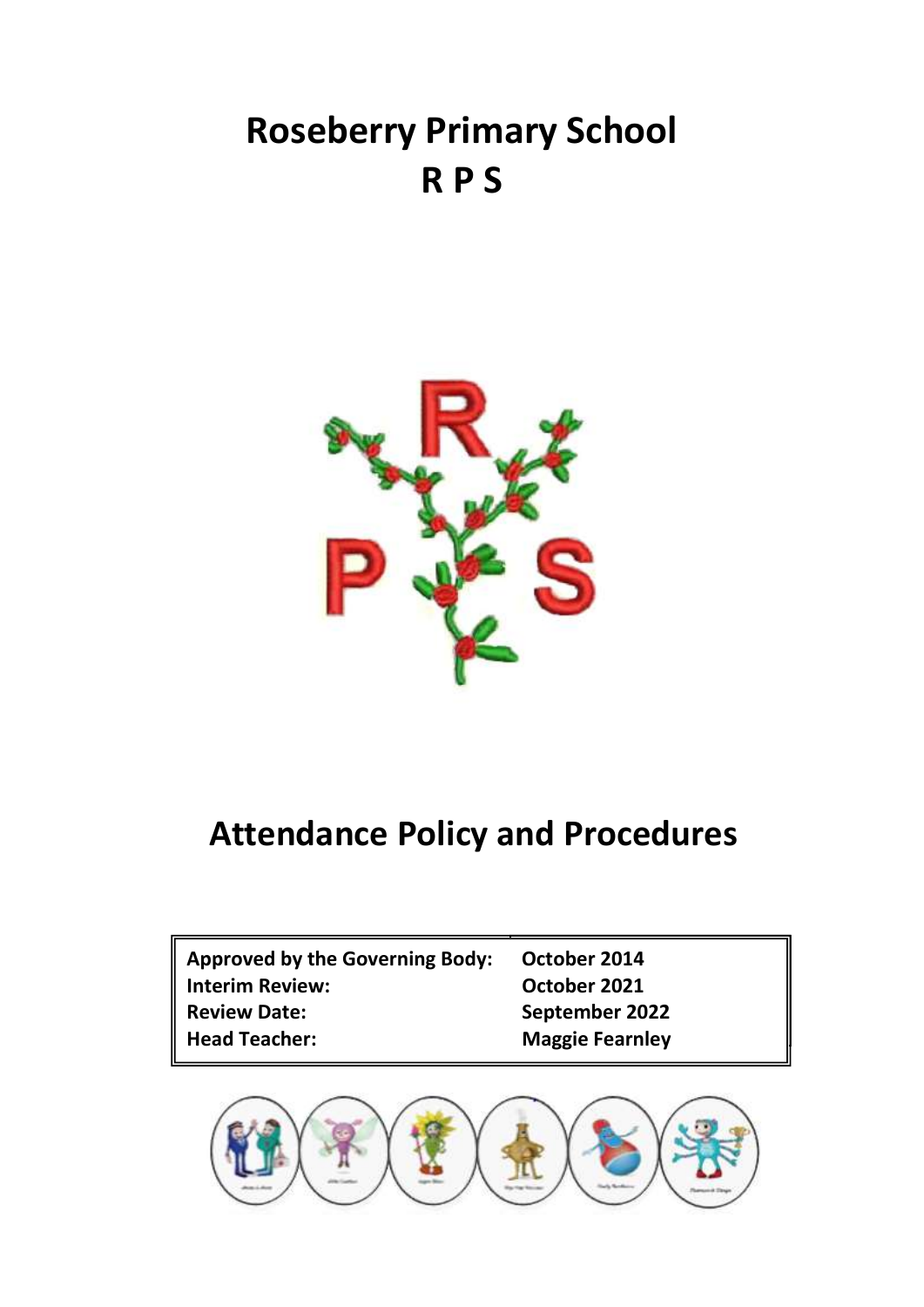## **Statement of Intent**

At Roseberry Primary School we believe that regular school attendance cannot be overestimated. Regular attendance is vital to a good education. Securing it must therefore be a high priority of the school, governors, LA, parents and pupils themselves. By failing to attend school regularly, pupils lessen the impact of the education provided for them. Pupil absence and punctuality will seriously disrupt the continuity of teaching for themselves and others.

## **Overall Aims:**

The aim of Roseberry Primary School is to maintain strong home – school links and lines of communication so that we may work together with parents, pupils and other agencies where necessary to ensure that all pupils enjoy a full and efficient education with regular and sustained attendance levels.

Specifically:

- To ensure that every child is safeguarded and their right to education is protected.
- To ensure that attendance is at least in line with the national average rewards and incentives for good attendance and punctuality will be used.
- To ensure that every child has the opportunity to reach their full educational potential, through a high level of attendance and punctuality.
- To ensure that all stakeholders, governors, parents, pupils and staff receive regular communication about the importance of good attendance and punctuality.
- To keep accurate, up-to-date records and have a robust and rigorous system for analysing attendance.
- To identify causes of low attendance/punctuality with individuals, classes and groups of pupils and address them.
- To work with external agencies, in order to address barriers to attendance and overcome them.

## **School Attendance – The Statutory Framework**

All pupils of statutory school age who are registered at a school must attend regularly, in line with the relevant legislation (Education (Pupil Registration) (England) Regulations 2016).

Any absence from school can have a detrimental effect on a child's future progress and continuity of learning. Regular absence for such reasons as holidays taken in term time can have a significant impact on achievement.

## **Coronavirus**

School will continue to follow all Government guidance and advice with regards recording attendance and attendance procedures in relation to coronavirus (COVID-19) during the 2020 to 2021 academic year.

## **Registration**

There is a legal requirement upon schools to keep an attendance register on which, at the beginning of each morning and afternoon session, pupils are marked present or absent. The Education Regulations 1991 introduced a further requirement that attendance registers must show whether an absence of a pupil of compulsory school age is authorised or unauthorised. This is shown on our computer records.

Staff, pupils and parents should see the taking of the register as an integral part of the day, as it was indeed intended in law. Particular attention should be paid to accurate registration and to the preservation and security of registers.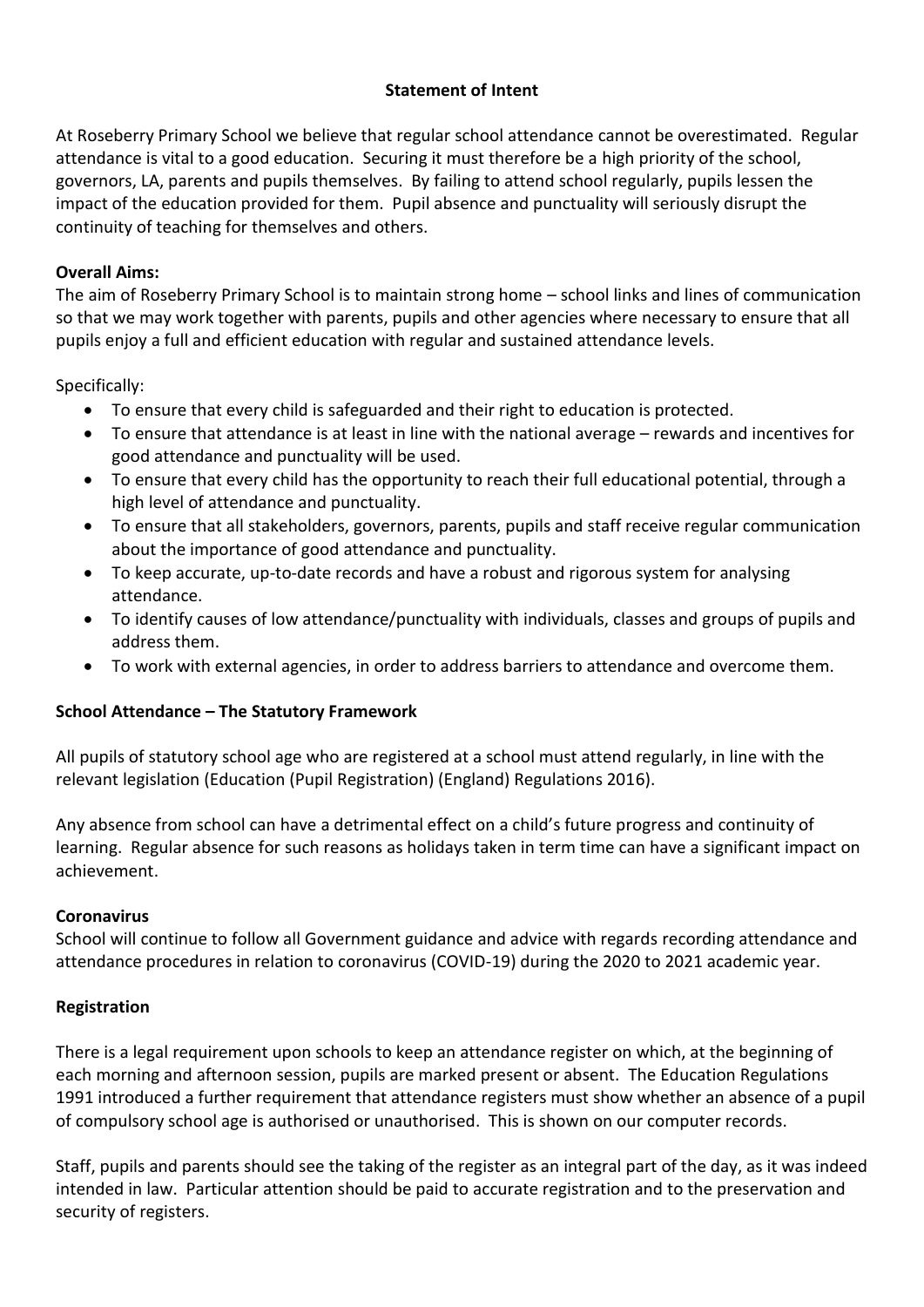Monitoring and encouraging attendance is an integral part of the Schools Head Teacher's role. The Head Teacher has the primary responsibility for monitoring the attendance of pupils in the classes and for contacting home with concerns about attendance and punctuality also ensuring notes explaining absences are collected and maintain an accurate register of attendance. At Roseberry Primary School the Head Teacher has overall responsibility, however, this is delegated to Education Welfare Ltd and to class teachers. Class teachers have their part to play in being responsible for ensuring attendance is a key priority in their day to day work.

In accordance with current legislation, each class in the school has an electronic attendance register. It is School's policy that registers be completed after the sounding of the second bell on a morning (9.00am) and by 12.55pm on an afternoon. Registers should be saved immediately so that they can be accessed by the Administration Team and Attendance Officer.

Children who arrive after the register has closed will be recorded with a late mark (L).

Children who arrive after 9.15am or 1.00pm will have a late after registration mark recorded (U).

If a pupil is present for registration but then leaves for an appointment they will be signed out on the class fire register (by the class teacher) and on the Electronic Signing System in either the KS1 or KS2 Office (by either the parent/carer collecting or member of office staff). Similarly, if a child arrives late following an appointment, the fire register will be updated to reflect their presence and they will be signed in at the office by their parent/carer or a member of the office staff. These procedures are for the purpose of emergency evacuation.

#### **Absence**

We ask that parents communicate the reason for their child's absence on the first day of absence before registration (before 9am). Reporting by telephone, verbally to a member of staff or a note are all acceptable. Once we receive a reason for an absence, we may authorise that absence by inserting the correct symbol.

The school office will retain all notes, notes of telephone messages and other conversations regarding absence. The information received will be noted on the electronic register.

**Only the school, within the context of the law, can approve absence, not parents.** The fact that a parent has offered a note or other notification (telephone call or personal contact) in relation to a particular absence does not, of itself, oblige the school to agree to it. If the school does not accept the explanation offered as a valid reason for absence. If, after further investigation doubt remains about the explanation offered - or where no explanation is forthcoming at all the absence must be treated as unauthorised. Where parentally-condoned unjustified absence appears to be a problem in relation to a particular pupil, school will involve Education Welfare and the LA Attendance Officer at an early opportunity.

An excessive amount of authorised absence can also seriously disrupt continuity of learning and encourage disaffection. Roseberry Primary School monitors its levels of persistent absence (below 90%) and is therefore aware of the impact of any absence on a child's education no matter what the reason. We must be alert to emerging patterns of authorised absence. We may authorise absence retrospectively where we are satisfied as to the explanation offered. Absences of pupils of compulsory school age without valid reason or for which no explanation has been provided will be treated as unauthorised.

If no reason is received by the school for a pupil's absence on the first day of absence by 9:30am then school will activate its first day calling system.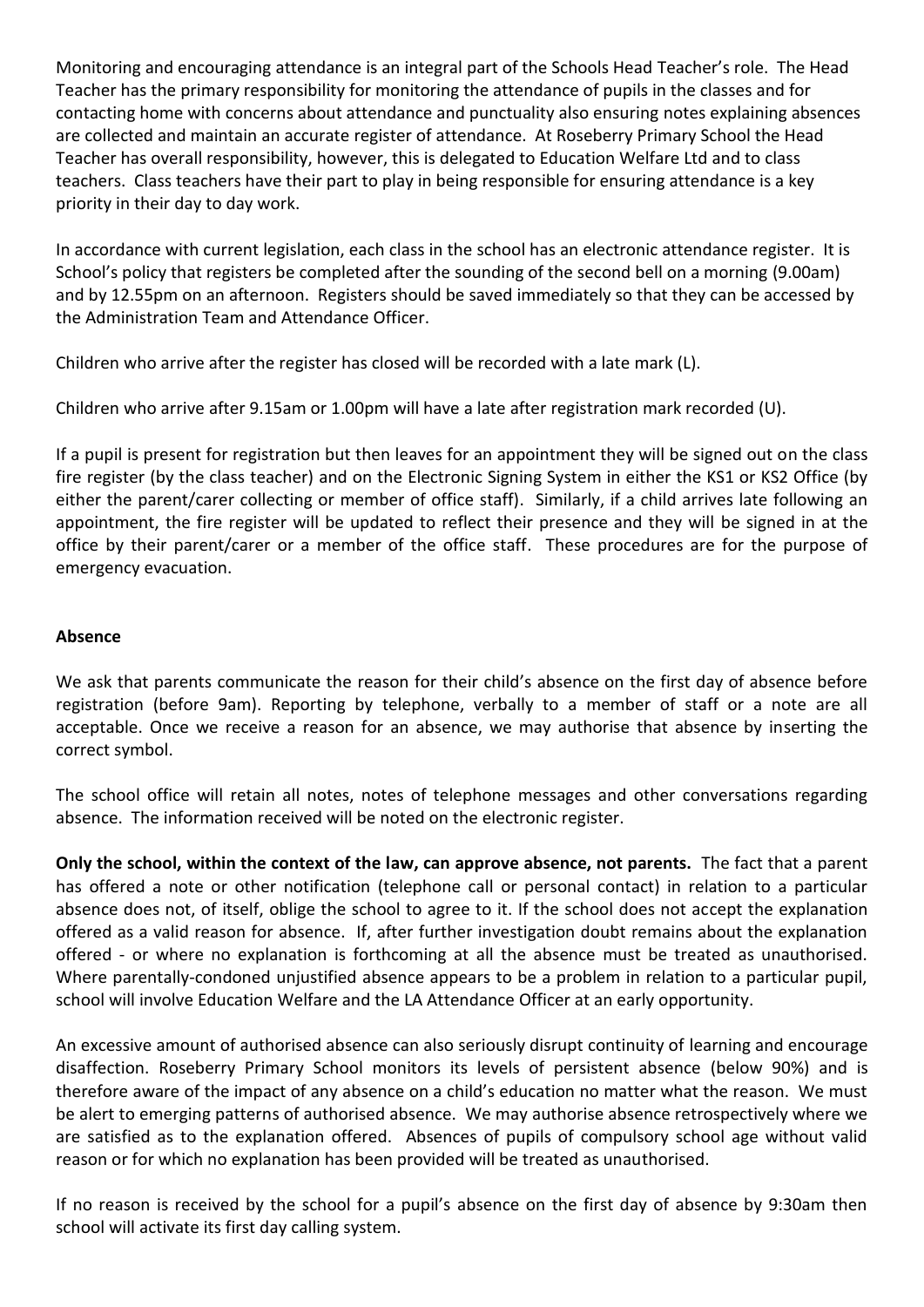Where we have reason to doubt the validity of an explanation offered in respect of a particular absence, further information will be requested. If school continues to be dissatisfied then the absence will be treated as unauthorised.

If a pupil is absent for a prolonged period or a pattern of absence is noted early contact will be made with the Local Authority, Education Welfare and/or school health. Where concerns continue and/or a pupil has 10 consecutive days or more of unauthorised absence from school and no contact is made, a referral will be made to the Local Education Welfare Service under Children Missing Education/attendance procedures. Where is it suspected that a pupil may be at risk of Female Genital Mutilation (FGM), sexual exploitation, radicalisation or is a runaway or young carer safeguarding procedures will be followed.

## **Leave of Absence in Term Time for Family Holiday**

The Pupil Registration Regulations 2013 state that Head teachers may not grant any leave of absence unless there are **exceptional circumstances.** The legislation makes it clear that parents do not have an automatic right to take their child out of school for holidays in term time.

Parents are strongly urged to avoid making requests for leave of absence for the purpose of a family holiday during term time due to the disruption and impact of the missed education on the child.

If parents feel that exceptional circumstance apply then they should complete a Leave of Absence Form stating in full their reasons in advance for the absence, why they feel it is essential that it takes place during term time and if appropriate accompanied by evidence.

The form can be obtained from the office. It should be completed at least four weeks prior to the holiday and should be returned to the office for the attention of the Head teacher for individual consideration.

Parents have been made aware that the Local Authority will decide to issue penalty notice fines to parents. Currently the amounts are £60 per child for each parent where the fine is paid within 21 days, and £120 per child for each parent where the fine is paid between the 21<sup>st</sup> day and the 28<sup>th</sup> day. Parents should be aware that this means a family of 2 parents and 2 children will be fined £240 if the fine is paid within 21 days or £480 if the fine is paid from  $21 - 28$  days. For families with 3 children these amounts would be £360/£720.

If the penalty notice is not paid in full by the end of the 28<sup>th</sup> day period, the Local Authority will either prosecute for the offence to which the notice applies or withdraw the notice.

#### **Punctuality**

We believe that pupils arriving late seriously disrupt their work and that of others. Our policy is to encourage punctuality. Pupils will be recorded as being late once registration has taken place but before the close of the registers.

It is school's policy to actively discourage late arrival. A pupil arriving late may seriously disrupt not only his or her continuity of learning but also that of others. In recognition of local circumstances (such as bad weather or occasional public transport difficulties), we may keep registers open for a reasonable period.

For registration to mean anything at all, a firm line must be taken on late arrivals. To do otherwise undermines the whole purpose of registration and may serve to encourage other pupils to arrive late. Particular attention will be paid to emerging patterns of late arrival.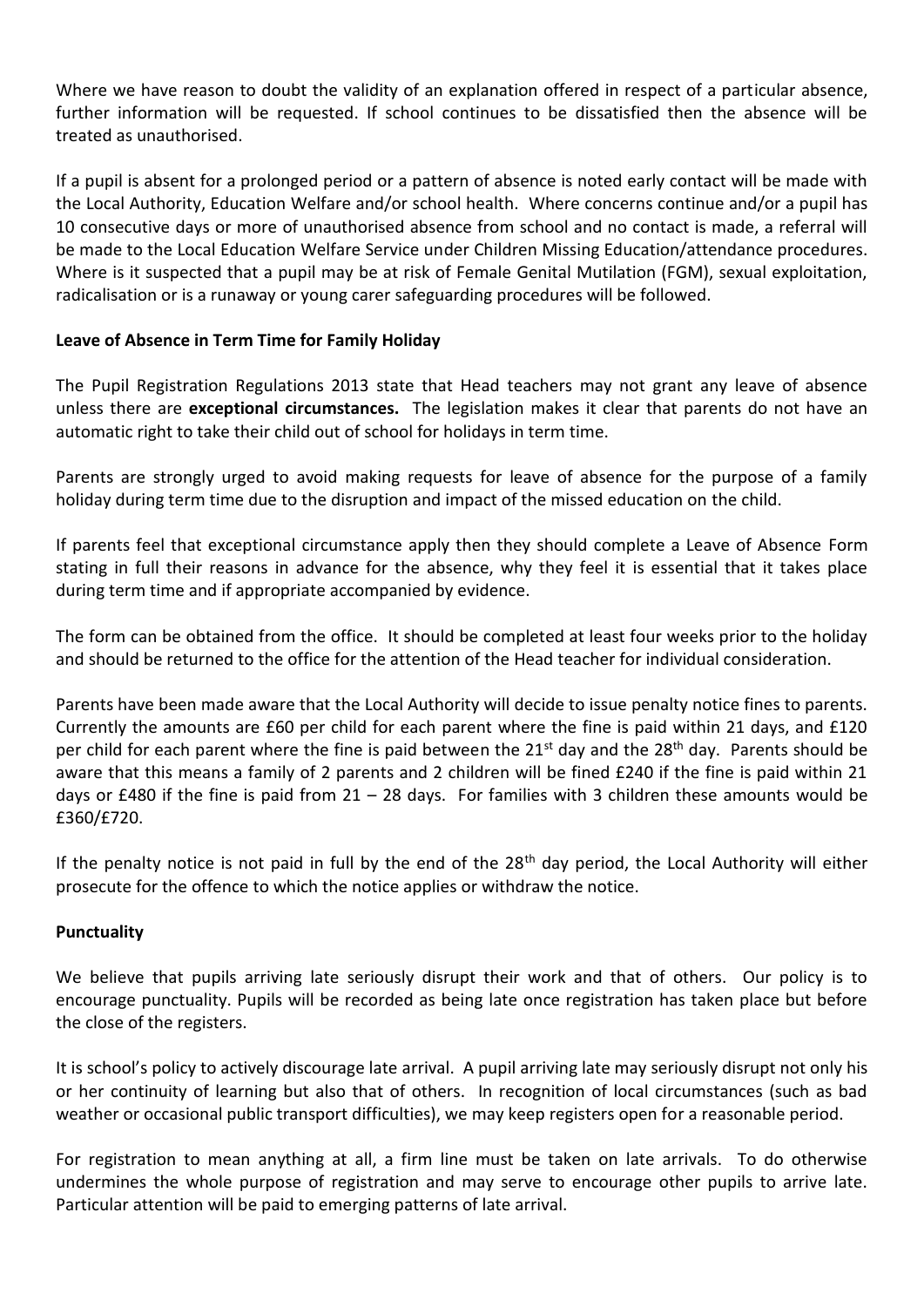Registers will close at Roseberry Primary School 20 minutes after the start of the morning and afternoon sessions.

Where a pupil does arrive and misses registration, his or her presence on site will need to be noted for purposes of emergency evacuation.

Pupils arriving at school late (after the close of registration) in the morning must report to Mrs Maddison (KS2) or Miss Fleming (KS1/Foundation) who will adjust the entry in the class register by applying a 'u'. This will be interpreted in the class register as a child present at school having arrived late after registration. This constitutes attendance for Health and Safety purposes but is an **unauthorised absence for statistical purpose.**

If a pupil fails to attend registration for the afternoon session, he or she will be marked as 'u' if arriving after the close of registration.

An explanation note may authorise this absence, e.g. visit to doctor/dentist. Otherwise it will be treated as unauthorised.

In responding to lateness, we will of course need to take account of the individual circumstances of each case. In some instances, enquiries may reveal that the late arrival stems from difficulties at home or other genuinely unavoidable circumstances. Teachers of pupils who persistently fail to arrive on time with valid reason need to keep the Head teacher informed. Further action may be taken if there is no valid reason for this lateness.

#### **Role of Education Welfare Ltd**

The school has a service level agreement with Education Welfare Ltd. Mrs J Andrews is the welfare officer attached to the school. It is her role to:

- Liaise, where appropriate, between home and school.
- Investigate irregular attendance or lateness which may rise to concerns that a child may be at risk.
- Complete a regular register check.
- Provide advice and support to parents through the initiation of attendance procedures.
- Work with children who are experiencing problems with attendance and/or punctuality.
- Assist school in setting attendance targets.
- Follow Local Authority attendance procedures through to prosecution and possible court action.

#### **Attendance Procedures**

Intervention at school level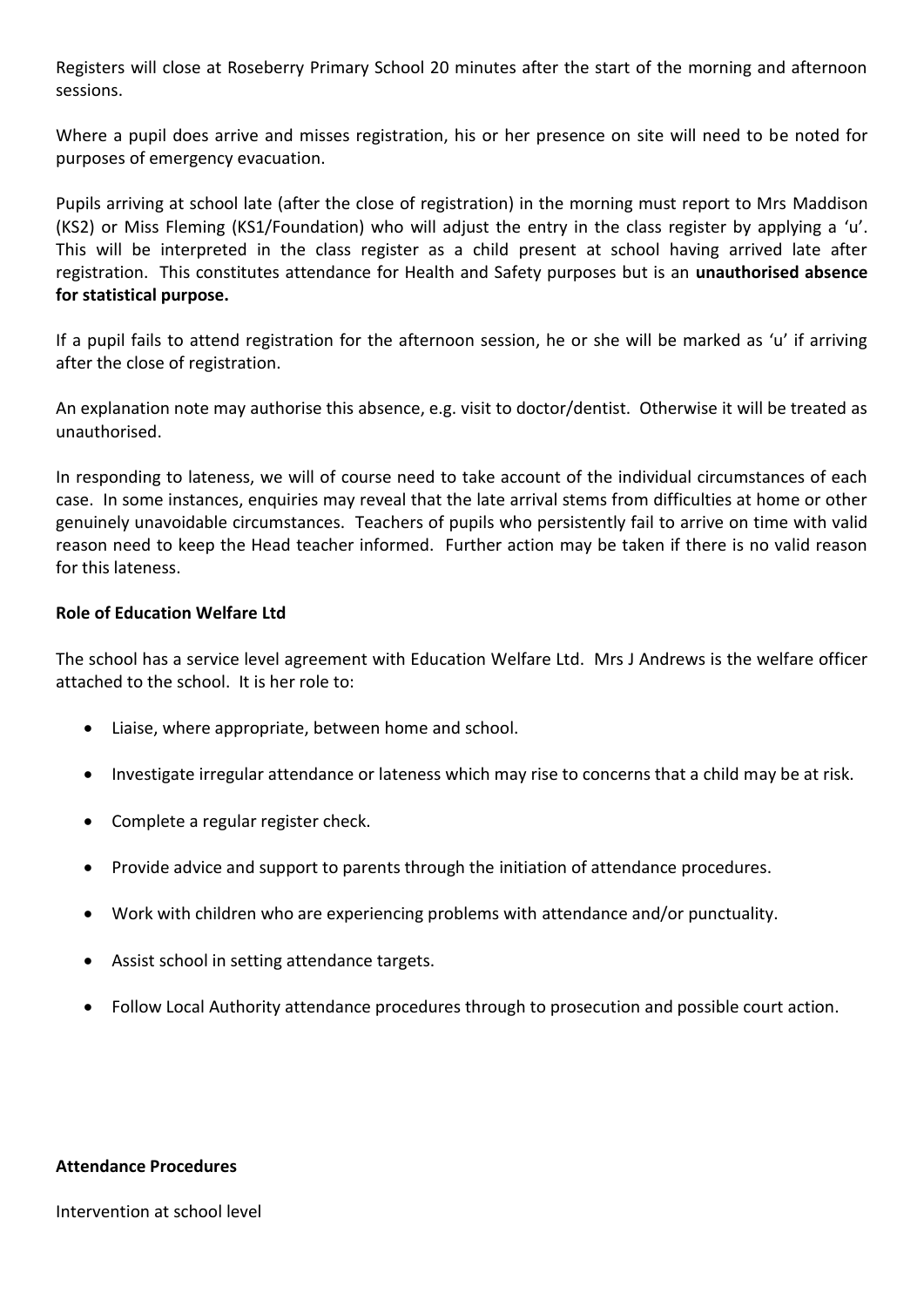#### Stage 1 – Monitor

All pupils with less than 95% attendance are regularly monitored by school and Education Welfare Ltd on a weekly basis.

The class teacher has primary responsibility for monitoring attendance of the pupils in the class group and for collecting notes explaining absence, maintaining and accurate register and informing the Head teacher/Deputy Head teacher/Administrator with concerns about attendance and punctuality.

Roseberry Primary School operates a first day calling system to home where explanation for absence has not been received by 9:30am. Any communication with parents is logged and the parent will be informed if the absence will be authorised or unauthorised.

## Stage 2 – Attendance Concerns

Where attendance continues to be a concern the school will send home a first letter of concern to the parent.

A record is kept by the school of all contacts and conversations relating to reasons for absence from school.

Parents are encouraged to visit the school to discuss attendance and strategies to improve, with the PSA (Parent Support Advisor)/Education Welfare Ltd.

Where attendance falls below 95% Education Welfare Ltd will discuss the pupil with the Head Teacher/Administrator and/or the PSA. The parent will be sent a letter requesting medical evidence to cover absences or will be invited to a meeting to discuss the reasons for poor attendance. It is important to establish the reason for poor attendance, the general health of the pupil, home circumstances etc. The parent will then be involved in writing an attendance support plan and given a target to improve the pupil's attendance.

Attendance for that pupil is then monitored for the duration of the plan and appropriate action taken if attendance remains a concern.

If attendance has not improved then options include:

- Contact home to discuss attendance either by letter or phone. If contacted by phone or in person areas of concern should be discussed with the parent and appropriate advice and support offered. Eg if the parent reports absence due to a recurring medical condition such as asthma the school could offer assistance by putting the parent in touch with school health.
- Referral to the Local Authority Attendance and Inclusion service which may result in a penalty notice.

#### **Referral to the Local Authority**

Referral to the Local Authority Attendance and Inclusion team will be made in the following circumstances:

- Absence falls below 80%.
- Intervention by the school has failed to secure regular attendance.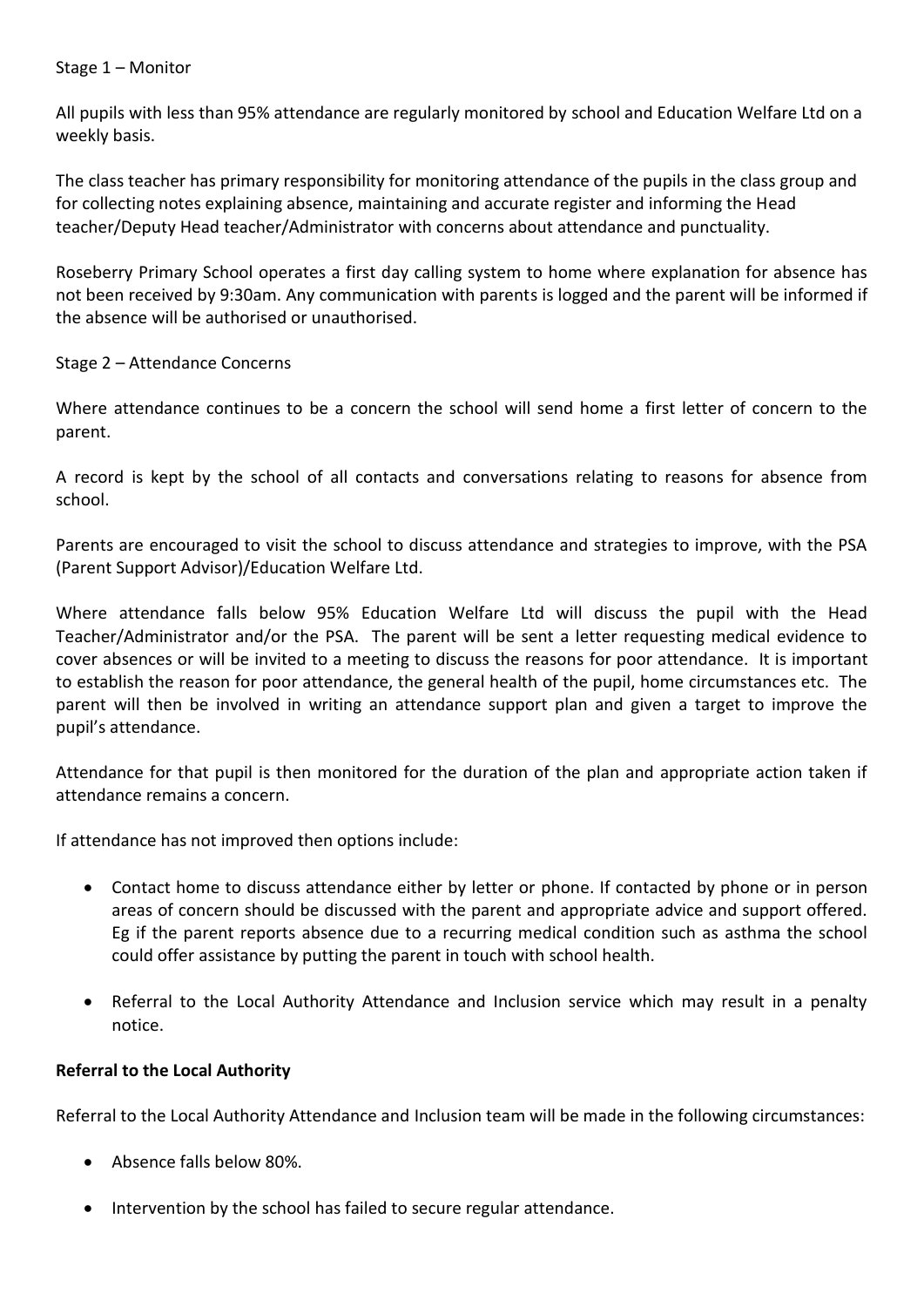• When a child has been missing from education, the absence is unauthorised and school are unable to make contact.

When referring a form will be completed for each child and signed by the Head teacher or Deputy Head teacher in her absence.

The following information will be included:

- Actions taken by the school.
- A print out of the pupil's attendance.
- Parent/pupil's attitudes towards school and the school's intervention.
- Parental reasons for non-attendance.
- Action taken by the school to resolve any identified problems.
- Information regarding any special educational needs the pupil may have, academic attainment and support being provided by the school.
- Information regarding potential aggression from the parents.

The role of the Local Authority Attendance Officer is to:

- Liaise, where appropriate, between home and school;
- Investigate irregular attendance or lateness which may give rise to concerns that a child may be at risk;
- Complete a regular register check; provide school with advice on strategies to improve attendance;
- Provide advice and support to parents through the initiation of attendance procedures;
- Work with children who are experiencing problems with attendance and/or punctuality and/or are preparing to transfer to secondary school;

## **Rewarding Good Attendance and Punctuality**

As well as tackling poor attendance levels and supporting parents where necessary to improve attendance Roseberry Primary School believes in celebrating good and improved attendance and punctuality. This is done by:

- A weekly attendance cup is awarded to the class in each key stage with the highest attendance.
- Reward vouchers are given to the winners of the weekly attendance cup and to individual classes for each day of the week that all of their pupils have arrived on time. These vouchers are presented in a weekly assembly so that they are celebrated.
- A lottery style draw for pupils one pupil from each class has the opportunity to win a reward voucher each week. The pupil will have been at school each day that week and will not have been late as well as being in full school uniform and having remained on the green traffic light.
- Reward vouchers– the children are fully involved in deciding how the vouchers are spent.